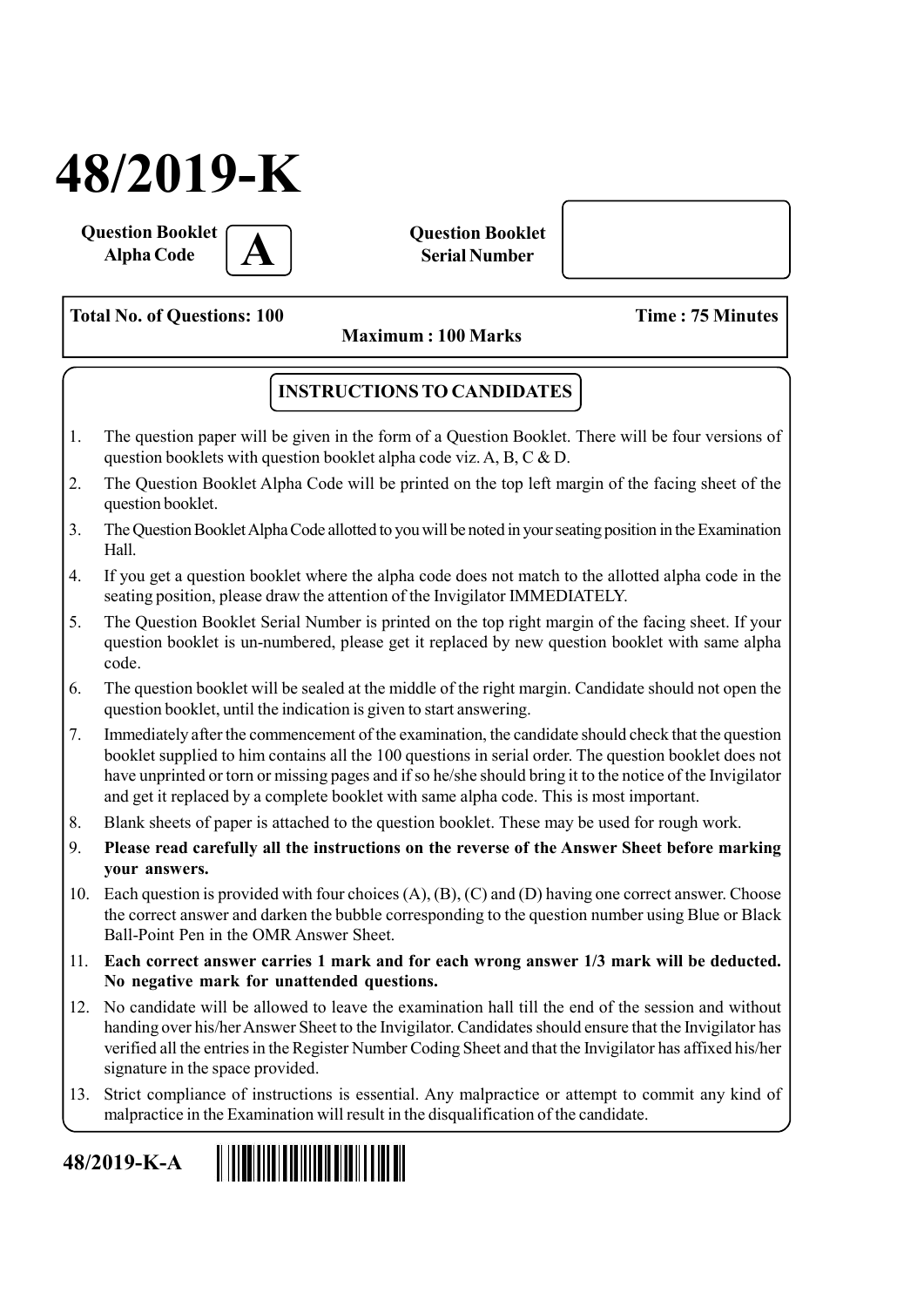48/2019-K 2 A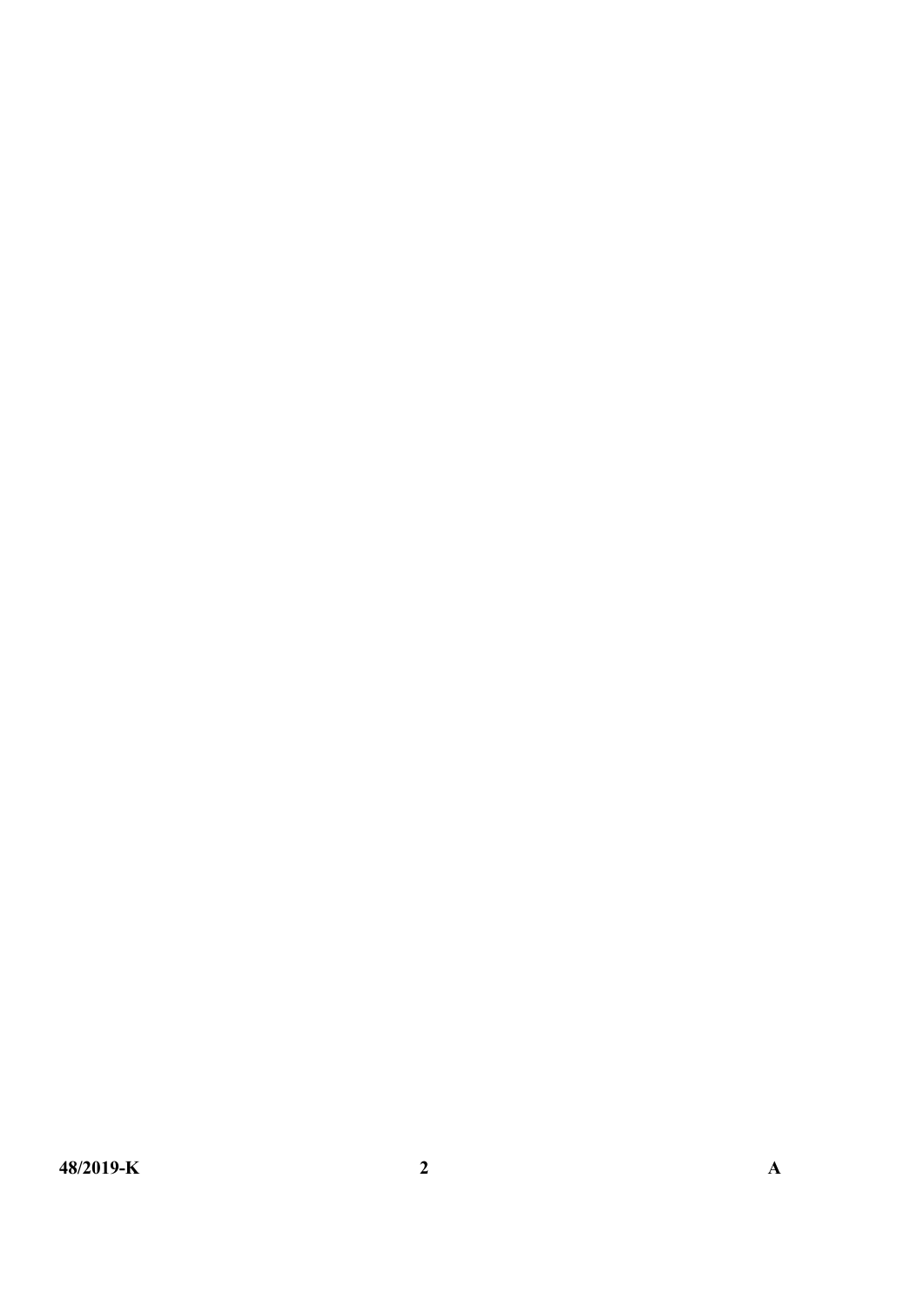# 48/2019-K

Total Marks : 100 Marks

Time : 1 hour and 15 minutes

1. ಒಂದು ಸಂಖ್ಯೆಯ 8%, 72 ಆದರೆ, ಆ ಸಂಖ್ಯೆಯ 10% ಎಷ್ಟಾಗುತ್ತದೆ ? (A) 74 (B) 82 (C) 90 (D) 92 2.  $1 + 3 + 5 + \dots + 25$   $\omega \overline{\omega}_d$ ? (A) 196 (B) 169 (C) 625 (D) 144 3. A :  $B = 2 : 3, B : C = 4 : 3$  ಆದರೆ,  $A : B : C$  ಎಷ್ಟು ? (A)  $8:12:9$  (B)  $2:7:3$ (C)  $2:12:3$  (D)  $6:9:20$ 4. ಒಂದು ವೃತ್ತದ ಒಳ ಸಾಮರ್ಥ್ಯ (Inner capacity)  $36\pi$  sq.cm. ಆದರೆ, ಆ ವೃತ್ತದ ಒಳ ಉದ್ದ (Inner length) ಎಷ್ಟು ? (A)  $3\pi$ . (B)  $6\pi$ . (B)  $6\pi$ . (B)  $6\pi$ .

(C)  $9\pi$ . (D)  $12\pi$ . (D)  $12\pi$ . (D)

5. ಒಂದು ತರಗತಿಯಲ್ಲಿ 20 ಗಂಡು ಮಕ್ಕಳ ಸರಾಸರಿ ತೂಕ (weight) 45 ಕೆ.ಜಿ. ಮತ್ತು 30 ಹುಡುಗಿಯರ ಸರಾಸರಿ ತೂಕ 40 ಕೆ.ಜಿ. ಆದರೆ, ಒಟ್ಟು ಎಲ್ಲಾ ವಿದ್ಯಾರ್ಥಿಗಳ ಸರಾಸರಿ ತೂಕ ಎಷ್ಟು ?

- (A)  $45 \, \texttt{\hat{t}} \cdot \texttt{\hat{z}}$ . (B)  $44 \, \texttt{\hat{t}} \cdot \texttt{\hat{z}}$ .
- (C)  $43 \, \texttt{\hat{t}} \texttt{.} \texttt{\hat{z}}$ .<br>(D)  $42 \, \texttt{\hat{t}} \texttt{.} \texttt{\hat{z}}$ .
- 6. ಒಂದು ಕೆಲಸವನ್ನು 6 ಜನರು 12 ದಿನಗಳಲ್ಲಿ ಮುಗಿಸುತ್ತಾರೆ. ಅದೇ ಕೆಲಸವನ್ನು 4 ಜನರು ಎಷ್ಟು ದಿನಗಳಲ್ಲಿ ಮುಗಿಸುತ್ತಾರೆ ?

| $(A)$ 18 | $(B)$ 19 |
|----------|----------|
|----------|----------|

- (C) 20 (D) 21
	-

A  $3$  48/2019-K  $[P.T.O.]$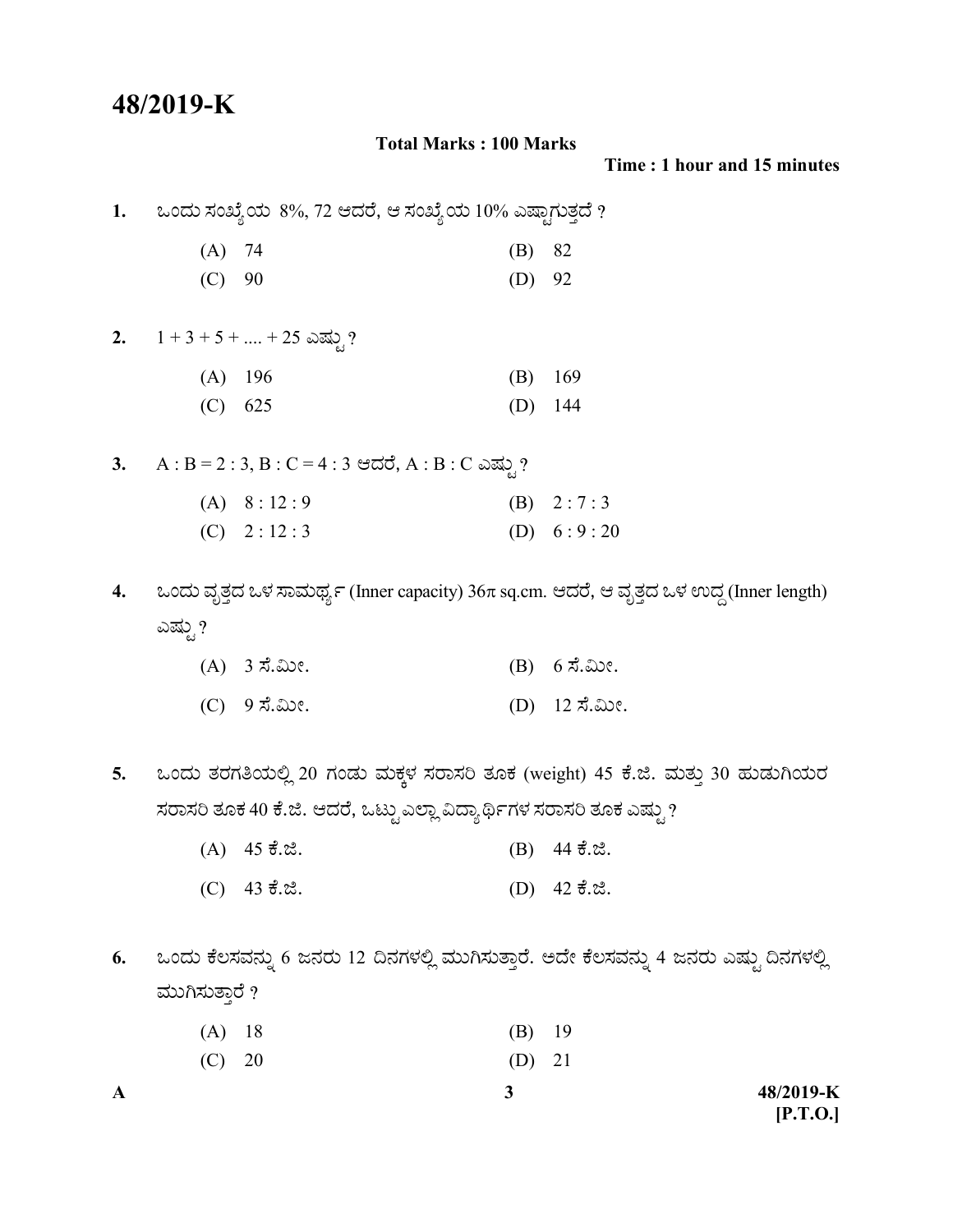7.  $(0.333...)^2 =$  ? (A) 0.999... (B) 0.222... (C)  $0.111...$  (D)  $0.666...$ 

8. ಒಂದು ಮೊತ್ತಕ್ಕೆ 2 ವರ್ಷಗಳಿಗೆ ಚಕ್ರಬಡ್ಡಿ 410 ₹ ಮತ್ತು ಅದೇ ಮೊತ್ತಕ್ಕೆ ಸಾದಾ ಬಡ್ಡಿ 2 ವರ್ಷಕ್ಕೆ 400 ₹ ಆದರೆ, ಬಡ್ಡಿದರ ಎಷ್ಟು ?

- (A) 5% (B) 6%
- (C) 10% (D) 15%
- 9.  $2^{100} = ?$ (A)  $2^{50} + 2^{50}$  (B)  $2^{50} \times 2^{50}$ (C)  $2^{50} \times 2^4$ (D)  $2^{101} - 2$

 $10.$  ಒಬ್ಬ ಮನುಷ್ಯ 11 ಮಾವಿನಹಣ್ಣನ್ನು 100 ರೂಪಾಯಿಗೆ ಕೊಂಡುಕೊಂಡು 10 ಮಾವಿನಹಣ್ಣನ್ನು 110 ರೂಪಾಯಿಗೆ ಮಾರಿದರೆ, ಶೇಕಡಾವಾರು ಲಾಭ ಎಷ್ಟು ?

- (A) 10% (B) 11% (C) 20% (D) 21%
- 11.  $0.458 =$  ? (A)  $4 \times 10 + 5 \times 10^2 + 8 \times 10^3$  (B)  $4 \times 10^{-1} + 5 \times 10^{-2} + 8 \times 10^{-3}$ (C)  $4 \times 10^{-3} + 5 \times 10^{-2} + 8 \times 10^{-1}$  (D)  $4 \times 10^{3} + 5 \times 10^{2} + 8 \times 10$

12. ಇವುಗಳಲ್ಲಿ ಯಾವುದು ವಿಚಿತ್ರವೊ (odd one out) ಬರೆಯಿರಿ.

- (A) 319 (B) 323
- (C) 353 (D) 357

13.  $2, 6, 12, 20, \underline{\hspace{1cm}}, 42 \dots$  ಈ ಶ್ರೇಣಿಯಲ್ಲಿ ಯಾವ ಮೊತ್ತ ಬಿಟ್ಟು ಹೋಗಿದೆ ?

| (A) 30 | (B) 36 |  |
|--------|--------|--|
| (C) 28 | (D) 25 |  |

#### $48/2019-K$  A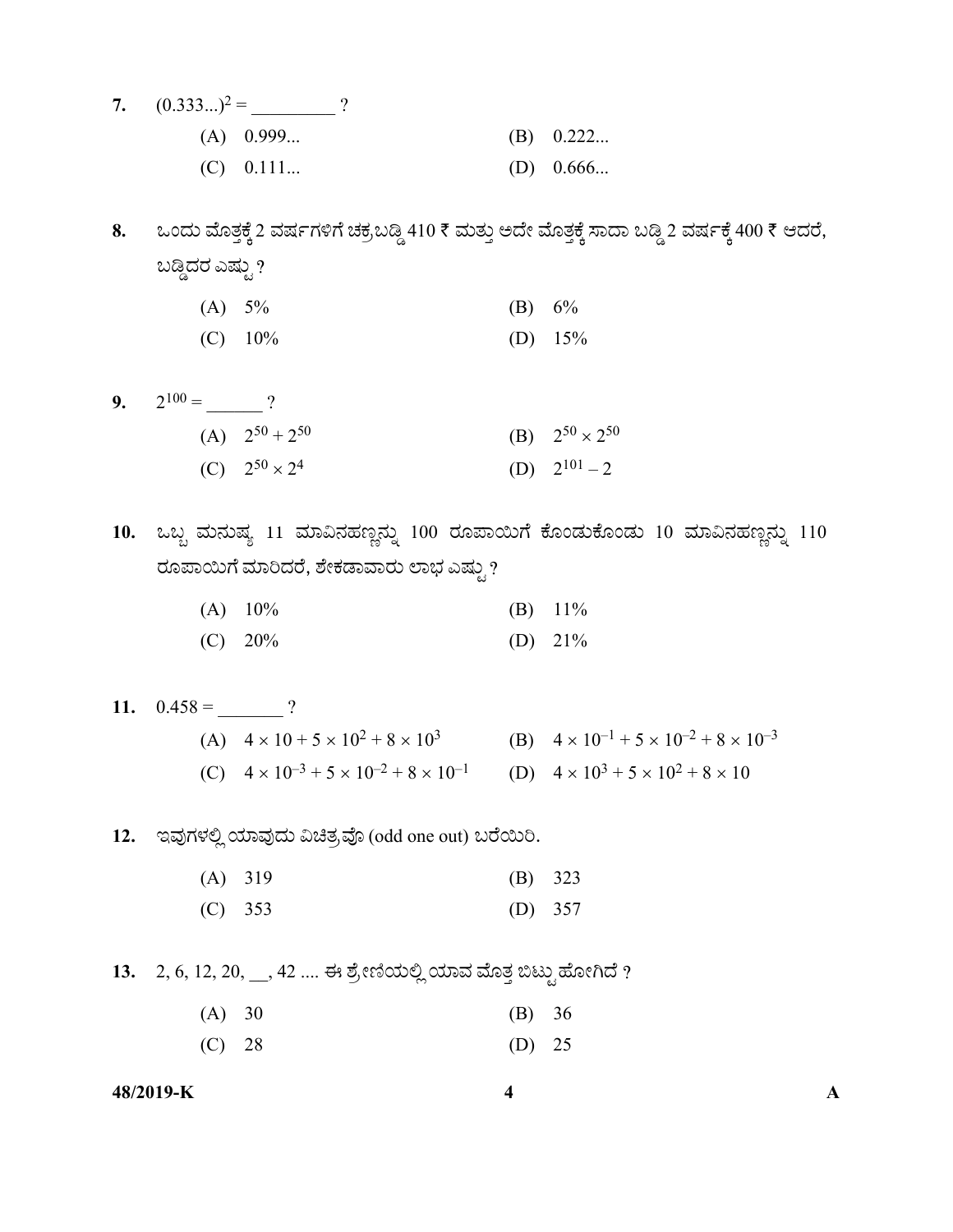14. ಗಂಟೆ 6.30 ತೋರಿಸುತ್ತಿರುವಾಗ, ಗಂಟೆಯ ಸೂಜಿ ಮತ್ತು ನಿಮಿಷದ ಸೂಜಿಯ ಮಧ್ಯೆ ಎಷ್ಟು ಕೋನ ಇರುತ್ತದೆ ?

| $(A) 10^{\circ}$      | (B) $15^{\circ}$ |  |
|-----------------------|------------------|--|
| $(C)$ 20 <sup>o</sup> | (D) $25^{\circ}$ |  |

15. ಒಬ್ಬ ವ್ಯಕ್ತಿಯು ದಕ್ಷಿಣದ ಕಡೆ 2 ಕಿ.ಮೀ. ನಡೆದು ನಂತರ 7 ಕಿ.ಮೀ. ಪೂರ್ವ ದಿಕ್ಕಿನಲ್ಲಿ ನಡೆಯುತ್ತಾನೆ. ಮತ್ತೆ 3 ಕಿ.ಮೀ. ದಕ್ಷಿಣದ ಕಡೆ ನಡೆದು ಮತ್ತೆ 5 ಕಿ.ಮೀ. ಪೂರ್ವಕ್ಕೆ ನಡೆಯುತ್ತಾನೆ. ಅವನು ನಡೆಯಲು ಶುರು ಮಾಡಿದ ಸ್ಥಳದಿಂದ ಎಷ್ಟು ದೂರದಲ್ಲಿ ಇದ್ದಾನೆ ?

- (A)  $17 \text{ } 3.20$  (B)  $15 \text{ } 3.20$  (B)  $15 \text{ } 3.20$  (B)  $15 \text{ } 3.20$  (B)  $15 \text{ } 3.20$  (B)  $15 \text{ } 3.20$  (B)  $15 \text{ } 3.20$  (B)  $15 \text{ } 3.20$  (B)  $15 \text{ } 3.20$  (B)  $15 \text{ } 3.20$  (B)  $15 \text{ } 3.20$  (B)  $15 \text{ } 3.20$  (B)
- (C)  $14 \text{ d.}$   $\omega$ . (D)  $13 \text{ d.}$   $\omega$ .

16.  $2019$  ರ ಏಪ್ರಿಲ್ 15 ರಂದು ಸೋಮವಾರವಾದರೆ, 2025 ರ ಏಪ್ರಿಲ್ 15 ರಂದು ಯಾವ ದಿವಸವಾಗುತ್ತದೆ ?

- (A) (B)
- (C) (D)

17. 2 ಸಂಖ್ಯೆಗಳ ಮೊತ್ತ 15, ಎರಡು ಸಂಖ್ಯೆಗಳ ವ್ಯತ್ಯಾಸ (difference) 1 ಇದ್ದಲ್ಲಿ , ಅದರ ಗುಣಾಕಾರದ ಘ್ಯಾಕ್ಚರ್ (factor) ಯಾವುದು ?

| $(A)$ 15 | (B) 36   |  |
|----------|----------|--|
| (C) 56   | $(D)$ 48 |  |

|          | 18. $36 \div 4 \times 3 - 9 + 2$ ಎಷ್ಟು? |         |
|----------|-----------------------------------------|---------|
| $(A)$ 2  |                                         | (B) 20  |
| $(C)$ 14 |                                         | $(D)$ 0 |

|          |              | 19. $\,$ $\,$ 0.01 ನ್ನು $\frac{1}{1000}$ ರಿಂದ ಭಾಗಿಸಿದರೆ ಬರುವ ಮೊತ್ತ ಯಾವುದು ? |           |               |
|----------|--------------|-----------------------------------------------------------------------------|-----------|---------------|
| $(A)$ 10 |              |                                                                             | $(B)$ 100 |               |
|          | $(C)$ 0.0001 |                                                                             |           | $(D)$ 0.00001 |

 $20.$  ಒಂದು ಗಡಿಯಾರದ ಗಂಟೆ  $6.45$  ತೋರಿಸುತ್ತಿರುವಾಗ, ಅದರ ಪ್ರತಿಬಿಂಬ (reflection) ಯಾವ ಗಂಟೆ ತೋರಿಸುತ್ತದೆ ?

| $(A)$ 6.45 | $(B)$ 6.15 |
|------------|------------|
| $(C)$ 4.15 | (D) $5.15$ |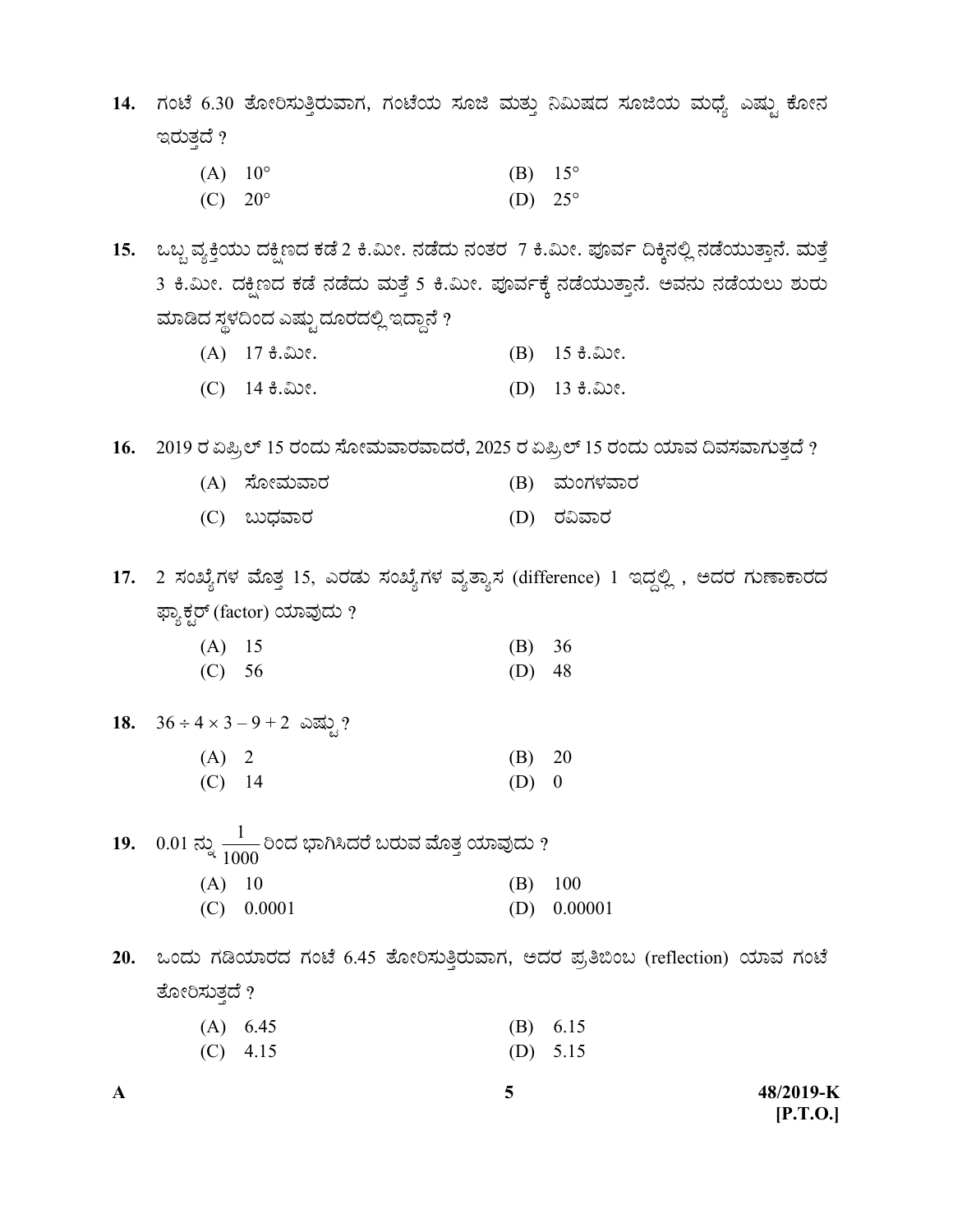- 21. ಚಾರಾ ಆಧಿಪತ್ಯದ ಕೆಳಗೆ ''ಪಥಾವಾರಮ್" ಅನ್ನು ಯಾವ ಟ್ಯಾಕ್ಸ್ (ಕಂದಾಯ) ಎಂದು ಕರೆಯುತ್ತಿದ್ದರು ?
	- (A) ವ್ಯಾಪಾರ ಕಂದಾಯ (B) ಭೂಮಿ ಕಂದಾಯ
		- (C) ಆಸ್ತಿ ಕಂದಾಯ (D) ಆದಾಯ ಕಂದಾಯ

22. "ಮನುಷ್ಯನಿಗೆ ಕೆಲವು ಅಧಿಕಾರಗಳು ಇವೆ. ಅದನ್ನು ಯಾವ ಸರಕಾರವೂ ನಿಲ್ಲಿಸಲು ಸಾಧ್ಯವಿಲ್ಲ" (Humans have certain rights that no government can stop) ಇದನ್ನು ಯಾರು ಹೇಳಿದರು ?

- (A) (B)
- (C) (D)
- 23. 1946 ರಲ್ಲಿ ಥೋಲ್ಎಂಗ್ ಸ್ಟೈಕ್ ಒಬ್ಬ ಮಹಿಳೆಯ ನೇತೃತ್ವದಲ್ಲಿ ಎಲ್ಲಿ ನಡೆಯಿತು ?
	- (A) ಕಯ್ಯೂರ್ (B) ಚಿಮೇನಿ (C) (D)
- 24. 'ಪೂರ್ಣ ಸ್ವರಾಜ್' ಘೋಷಣೆಯನ್ನು ಇಂಡಿಯನ್ ನ್ಯಾಷನಲ್ ಕಾಂಗ್ರೆಸ್ನ ಯಾವ ಶೃಂಗ ಸಭೆಯಲ್ಲಿ ಘೋಷಿಸಲಾಯಿತು ?
	- (A) 1927 (B) 1920
	- (C) 1929 (D) 1920
- 25. ಸಿಂಧೂ ಕಣಿವೆಯ ನಾಗರೀಕತೆಯ ಕಾಲಿಬಂಗನ್ ನಗರವು ಯಾವ ನದಿ ತೀರದಲ್ಲಿದೆ ?
	- (A) (B)
	- (C) (D)

26. ಯಾವ ಉತ್ತರ ಪರ್ವತ ಭೂಪ್ರದೇಶಗಳಲ್ಲಿ ಪ್ರವಾಸಿಗಳ ಪ್ರದೇಶ ಸಿಮ್ಲಾ, ಡಾರ್ಜಿಲಿಂಗ್ ಮೊದಲಾದವುಗಳು ಇವೆ ?

- (A) (B) (C) (D)
- 
- 27. ಭಾರತದಲ್ಲಿ ಅತಿದೊಡ್ಡ ಕಲ್ಲಿದ್ದಲು ಕ್ಷೇತ್ರ (coal field) ಯಾವ ಪ್ರದೇಶದಲ್ಲಿ ಇದೆ ?
	- (A) (B)
	- (C) (D)
- 28. ಪಶ್ಚಿಮ ಕರಾವಳಿ ಕಾಲುವೆ (west coast canal) ಯಾವ ರಾಷ್ಟ್ರೀಯ ಜಲಮಾರ್ಗದ ಭಾಗ ?
- (A) ರಾಷ್ಟ್ರೀಯ ಜಲಮಾರ್ಗ 1 (B) ರಾಷ್ಟ್ರೀಯ ಜಲಮಾರ್ಗ 2
- (C) ರಾಷ್ಟ್ರೀಯ ಜಲಮಾರ್ಗ 3 (D) ರಾಷ್ಟ್ರೀಯ ಜಲಮಾರ್ಗ 4

#### $48/2019-K$  6 A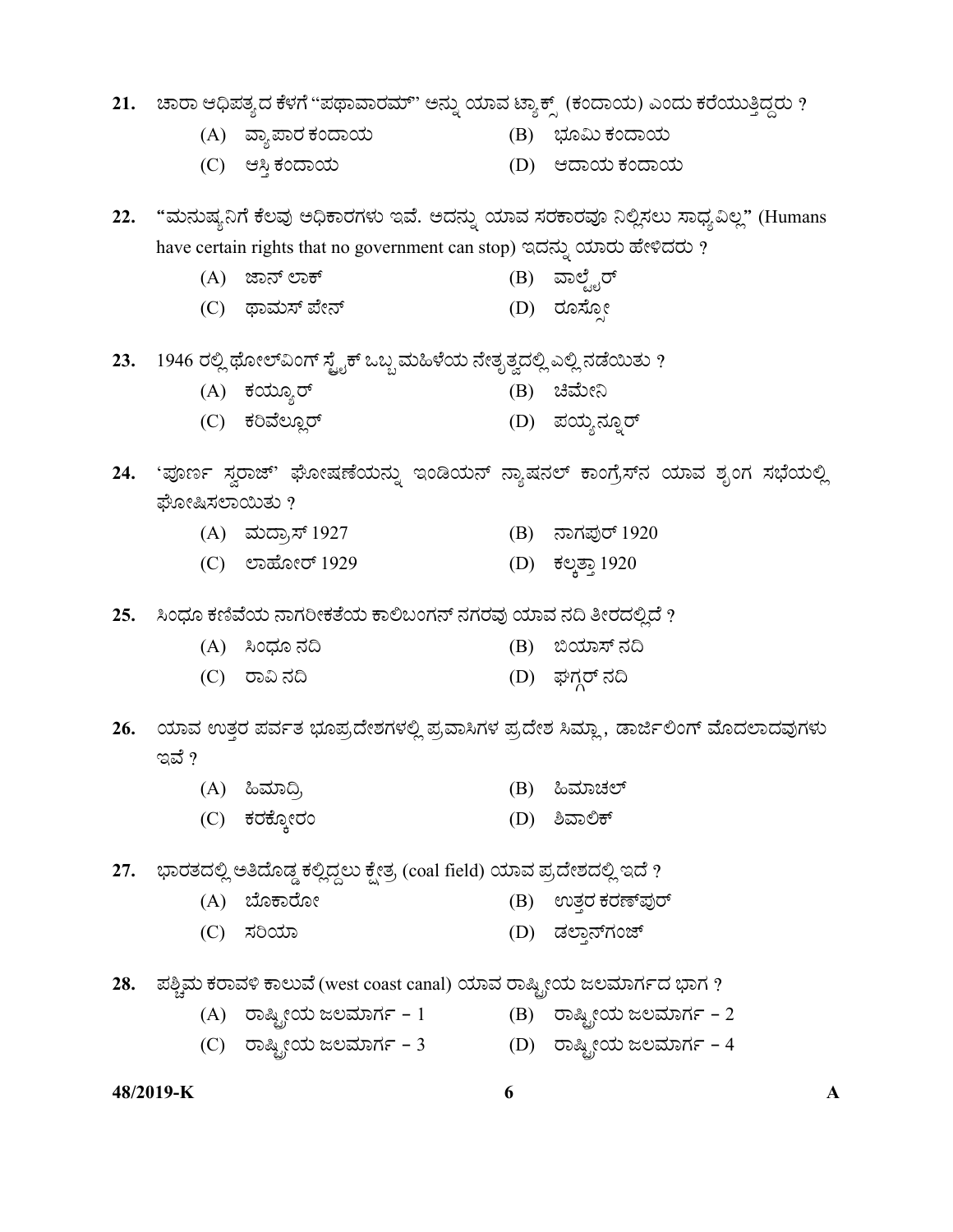| 29.          |                        |                                                                            |     | ಉತ್ತರ ಅಮೇರಿಕಾದಲ್ಲಿನ ರಾಕಿ ಪರ್ವತದ ಪೂರ್ವ ಪ್ರದೇಶದ ಉದ್ದಕ್ಕೂ ಬೀಸುವ ಬೆಚ್ಚಗಿನ ಗಾಳಿಯನ್ನು                |  |  |
|--------------|------------------------|----------------------------------------------------------------------------|-----|------------------------------------------------------------------------------------------------|--|--|
|              | ಏನೆಂದು ಕರೆಯಲಾಗುತ್ತದೆ ? |                                                                            |     |                                                                                                |  |  |
|              |                        | (A) ಚಿನ್ನೂಕ್ (Chinook)                                                     |     | (B) ಹರ್ಮುಟ್ಟಾನ್ (Harmattan)                                                                    |  |  |
|              |                        | $(C)$ ಫಾನ್ (Fon)                                                           |     | $(D)$ $\infty$ $(Loo)$                                                                         |  |  |
| 30.          |                        | ಕೆಳಗಿನ ಯಾವ ಅಂಶ ಮಾನ್ಸೂನ್ ರಚನೆಯನ್ನು ಮಾಡಲು ಸಹಾಯ ಮಾಡುವುದಿಲ್ಲ ?                 |     |                                                                                                |  |  |
|              |                        | (A) ಸೂರ್ಯ ಕಿರಣ                                                             |     |                                                                                                |  |  |
|              |                        | (B) ಕೊರಿಯೋಲಿಸ್ ಎಫೆಕ್ಟ್ (Coriolis effect)                                   |     |                                                                                                |  |  |
|              |                        | (C) ಗುರುತ್ತಾಕರ್ಷಣೆಯ ವ್ಯತ್ಯಾಸ (difference in gravitation)                   |     |                                                                                                |  |  |
|              |                        | (D) ಸಂಘರ್ಷ (Conflict)                                                      |     |                                                                                                |  |  |
| 31.          |                        | ಮೂರು ಹಂತದ (three tier) ಪಂಚಾಯತ್ ರೂಲು ಕೇರಳದಲ್ಲಿ ಯಾವಾಗ ಬಂತು ?                 |     |                                                                                                |  |  |
|              |                        | (A) 1994 ಏಪ್ರಿಲ್ 23                                                        |     | (B) 1993 ಏಪ್ರಿಲ್ 24                                                                            |  |  |
|              |                        | (C) 1992 ಏಪ್ರಿಲ್ 23                                                        |     | (D) 1994 ಏಪ್ರಿಲ್ 24                                                                            |  |  |
| 32.          |                        |                                                                            |     | ಕೆಳಗಿನ ಯಾವ ಡಿಸ್ಟ್ರಿಕ್ಟ್ರ್ನಲ್ಲಿ ಅತಿದೊಡ್ಡ ಸಂಖ್ಯೆಯಲ್ಲಿ ಬ್ಲಾಕ್ ಪಂಚಾಯತಿಗಳು (Block Panchayats) ಇವೆ ? |  |  |
|              |                        | (A) ತಿರುವನಂತಪುರಂ                                                           |     | (B) ತ್ರಿಸ್ಪೂರ್                                                                                 |  |  |
|              |                        | (C) ಮಲ್ಲಪ್ಪರಂ                                                              |     | (D) ಕೋಜಿಕೋಡ್                                                                                   |  |  |
| 33.          |                        | ಲಂಚಕೋರಿತನವನ್ನು ತಡೆಗಟ್ಟಲು 1964 ರಲ್ಲಿ ರಚಿಸಿದ ರಾಷ್ಟ್ರೀಯ ಮಟ್ಟದ ಸಂಸ್ಥೆ ಯಾವುದು ? |     |                                                                                                |  |  |
|              |                        | (A) ಲೋಕಪಾಲ್                                                                |     | (B) ಓಂಬಡ್ಷ್ ಮನ್                                                                                |  |  |
|              |                        | (C) ಲೋಕಾಯುಕ್ತ                                                              |     | (D) ಸೆಂಟ್ರಲ್ ವಿಜಿಲೆನ್ಸ್ ಕಮಿಷನ್                                                                 |  |  |
| 34.          |                        | ಪಾರ್ಲಿಮೆಂಟ್ನ ಜಂಟಿ ಅಧಿವೇಶನದ ಅಧ್ಯಕ್ಷತೆಯನ್ನು ಯಾರು ಮಾಡುತ್ತಾರೆ ?                |     |                                                                                                |  |  |
|              |                        | (A) ಅಧ್ಯಕ್ಷರು                                                              |     | (B) ಉಪಾಧ್ಯಕ್ಷರು                                                                                |  |  |
|              |                        | (C) ಲೋಕಸಭಾ ಸೀಕರ್                                                           |     | (D) ಪ್ರಧಾನಮಂತ್ರಿಗಳು                                                                            |  |  |
| <b>35.</b>   |                        | ರಾಜ್ಯಸಭೆಯ ಸದಸ್ಯರಾಗಲು ಕನಿಷ್ಟ ಎಷ್ಟು ವಯಸ್ಸು ಇರಬೇಕು ?                          |     |                                                                                                |  |  |
|              | (A) 30                 |                                                                            | (B) | 35                                                                                             |  |  |
|              | (C)                    | 25                                                                         | (D) | 18                                                                                             |  |  |
| 36.          |                        | "ಮಹಿಳಾ ಸಬಲೀಕರಣ – ಭಾರತದ ಸಬಲೀಕರಣ." – ಇದು ಯಾವ ಬ್ಯಾಂಕಿನ ಘೋಷಣೆ ?                |     |                                                                                                |  |  |
|              |                        | (A) ಮುದ್ರಾ ಬ್ಯಾಂಕ್<br>(C) ಮಹಿಳಾ ಬ್ಯಾಂಕ್                                    |     | (B) ಎಕ್ಸಿಮ್ ಬ್ಯಾಂಕ್ ಆಫ್ ಇಂಡಿಯ<br>(D) ವಿಕಸನ ಬ್ಯಾಂಕ್                                             |  |  |
|              |                        |                                                                            |     |                                                                                                |  |  |
| 37.          |                        | ಸುವರ್ಣನಾರ್ ಅನ್ನುವ ಉತ್ಪನ್ನ ಯಾವುದು ?                                         |     |                                                                                                |  |  |
|              |                        | (A) ಹತ್ತಿಯ ಬೀಜ (Cotton Seed)                                               | (B) | ರೇಷ್ಠೆ ಹುಳು                                                                                    |  |  |
|              |                        | (C) ಜ್ಯೂಟ್ (Jute)                                                          | (D) | ಕಾಯರ್ (Coir)                                                                                   |  |  |
| $\mathbf{A}$ |                        |                                                                            | 7   | 48/2019-K                                                                                      |  |  |

[P.T.O.]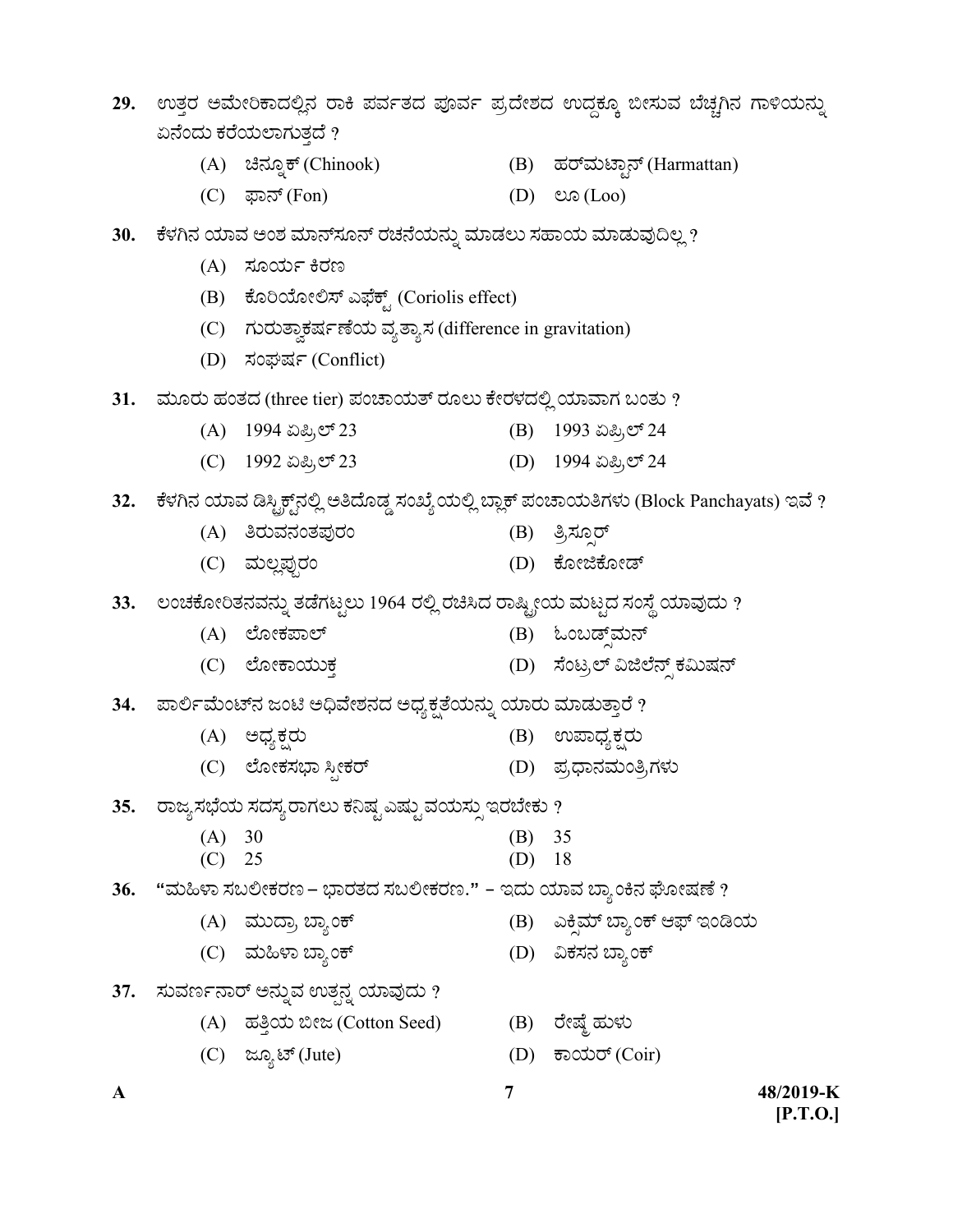|     | 48/2019-K |                                                                                      | 8   | A                                                                                   |
|-----|-----------|--------------------------------------------------------------------------------------|-----|-------------------------------------------------------------------------------------|
|     | (C)       | ಲಿವರ್ (Liver)                                                                        |     | (D) ಹೃದಯ (Heart)                                                                    |
|     |           | (A) ಚರ್ಮ (Skin)                                                                      |     | (B) ಕಿಡ್ನಿ (Kidney)                                                                 |
| 46. |           | ಮನುಷ್ಯನ ಶರೀರದಲ್ಲಿ ಯಾವ ಭಾಗ ಹೆಚ್ಚಿನ ಅಂಶದಲ್ಲಿ ಅಮೋನಿಯಾ ಉತ್ಪಾದಿಸುತ್ತದೆ ?                  |     |                                                                                     |
|     |           | (C) ಉದಂಬನ್ನೂರ್                                                                       | (D) | ನೀಲಾಂಬೂರ್                                                                           |
|     |           | (A) ಆನಕ್ಕಯ್ಯಮ್                                                                       | (B) | ಕಕ್ಕಂಚ್ಚರಿ                                                                          |
| 45. |           | ಗೋಡಂಬಿ ಸಂಶೋಧನಾ ಕೇಂದ್ರ ಎಲ್ಲಿದೆ ?                                                      |     |                                                                                     |
|     | (C)       | ವಿಟಮಿನ್ B                                                                            | (D) | ವಿಟಮಿನ್ D                                                                           |
|     | (A)       | ವಿಟಮಿನ್ C                                                                            | (B) | ವಿಟಮಿನ್ A                                                                           |
|     |           | 44. ಯಾವ ವಿಟಮಿನ್ ನೀರಿನಲ್ಲಿ ಕರಗುತ್ತದೆ ?                                                |     |                                                                                     |
|     |           | (C) ಗ್ಲೋಬುಲಿನ್ (Globulin)                                                            |     | (D) ಕ್ಯಾಲ್ಸಿಯಂ ಐರನ್ಸ್ (Calcium Irons)                                               |
|     |           | (A) ಆಲ್ಬುಮಿನ್ (Albumin)                                                              |     | (B) ಪೈಬ್ರಿನೋಜೆನ್ (Fibrinogen)                                                       |
| 43. |           | ರಕ್ತವನ್ನು ಗಟ್ಟಿ ಮಾಡುವುದಕ್ಕೆ ಸಹಾಯ ಮಾಡುವ ಪ್ಲಾಸ್ಟಾ ಪ್ರೋಟೀನ್ ಯಾವುದು ?                    |     |                                                                                     |
|     |           |                                                                                      |     |                                                                                     |
|     |           | (A) ಆನ್ ಪ್ರೋಪಾಲಜಿ (Anthropology) (B) ಆಂಟಾಲಜಿ (Antology)<br>(C) ಮ್ಯಾಕಾಲಜಿ (Machology) |     | (D) ಫೈಕಾಲಜಿ (Phycology)                                                             |
| 42. |           | ಸಮುದ್ರದಲ್ಲಿನ ಹವಳಗಳ ಅಧ್ಯಯನವನ್ನು ಏನೆಂದು ಕರೆಯುತ್ತಾರೆ ?                                  |     |                                                                                     |
|     |           |                                                                                      |     |                                                                                     |
|     |           | (C) ದುರ್ಗಾಪುರ್                                                                       |     | (D) ಭಿಲೈ                                                                            |
|     | (A)       | ರೂರ್ಕೆಲಾ                                                                             |     | (B) ಬೊಕಾರೋ                                                                          |
|     |           | (cast iron steel factory) ಯಾವುದು ?                                                   |     |                                                                                     |
| 41. |           |                                                                                      |     | 1964 ರಲ್ಲಿ ರಷ್ಯಾದ ತಂತ್ರಜ್ಞಾನ ಸಹಾಯದಿಂದ ಶುರು ಮಾಡಿದ ಎರಕ ಹೊಯ್ದ ಕಬ್ಬಿಣದ ಸ್ತೀಲ್ ಫ್ಯಾಕ್ಟರಿ |
|     |           | (C) ಜಯಪುರ್                                                                           |     | (D) ಕಾನ್ಸುರ್                                                                        |
|     |           | (A) ಜಂಷೆಡ್ <b>ಪುರ್</b>                                                               |     | (B) ದುರ್ಗಾಪುರ್                                                                      |
| 40. |           | ಯಾವ ನಗರವನ್ನು ಸ್ಟೀಲ್ ಸಿಟಿ (Steel City) ಎನ್ನುತ್ತಾರೆ ?                                  |     |                                                                                     |
|     |           | (C) ಕಲ್ಕತ್ತಾ                                                                         |     | (D) ವಿಶಾಖಪಟ್ಟಣಂ                                                                     |
|     | (A)       | ಮುಂಬಯಿ                                                                               |     | (B) ಮರ್ಮಗೋವಾ                                                                        |
| 39. |           | ಗಾರ್ಡನ್ ಬೀಚ್ ಶಿಪ್ ಬಿಲ್ಡಿಂಗ್ ಶಿಪ್ ಯಾರ್ಡ್ ಎಲ್ಲಿದೆ ?                                    |     |                                                                                     |
|     |           | (C) ಮೆಣಸು (Pepper)                                                                   |     | (D) ಏಲಕ್ಕಿ (Cardamom)                                                               |
|     | (A)       | ಶುಂಠಿ (Ginger)                                                                       |     | (B) ಸಾಸುವೆ (Sesame)                                                                 |
| 38. |           | 'ತಿಲೋತ್ತಮ' ಯಾವ ಕೃಷೀ ವರ್ಗದಲ್ಲಿ (category of farming) ಬರುತ್ತದೆ ?                       |     |                                                                                     |
|     |           |                                                                                      |     |                                                                                     |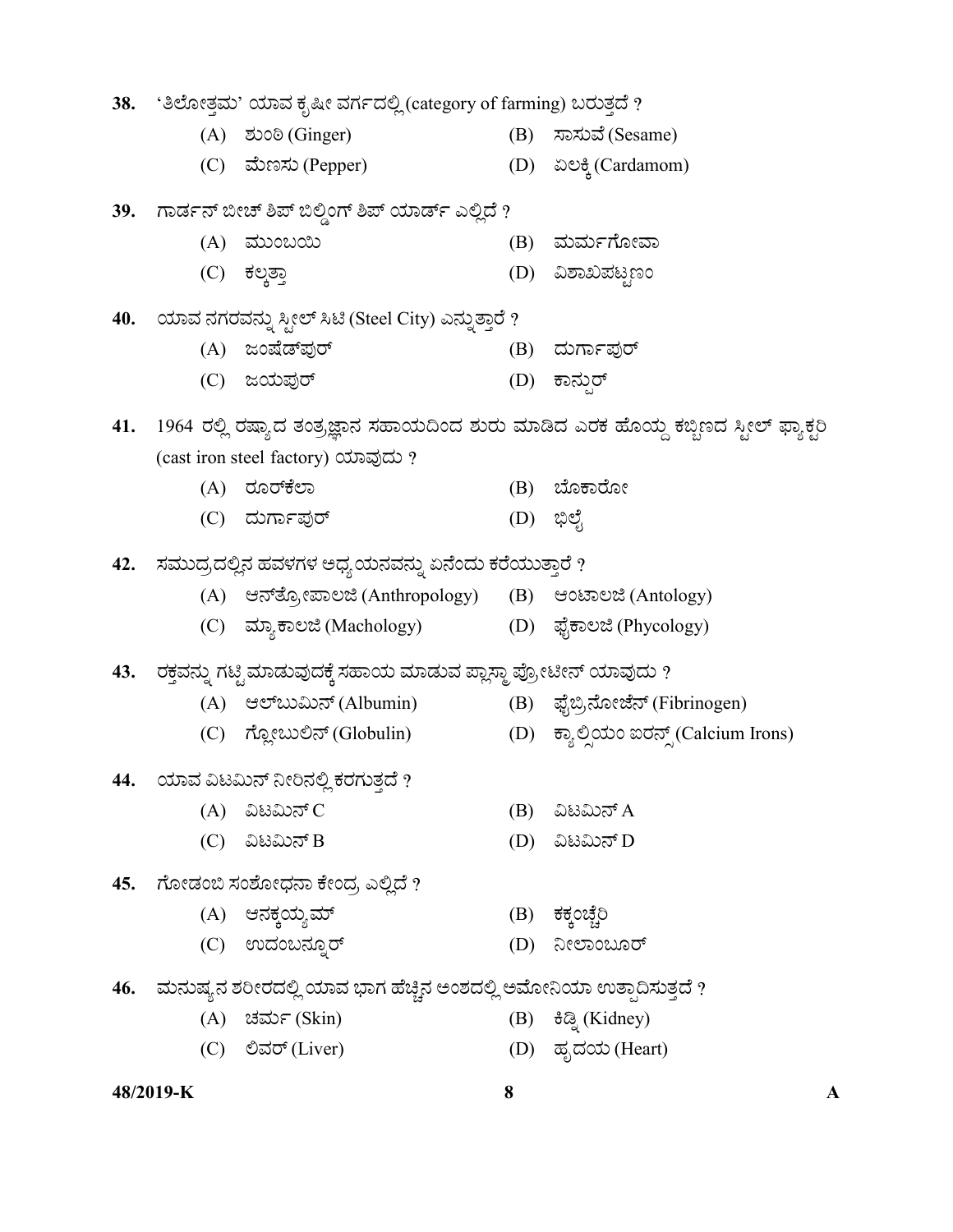47. ರಾಕೆಟ್ ನಲ್ಲಿ ಯಾವುದನ್ನು ಇಂಧನದಂತೆ ಉಪಯೋಗಿಸುತ್ತಾರೆ ?

| (A) ಲಿಕ್ವಿಡ್ ಅಮೋನಿಯಾ   | (B) ಪೆಟ್ರೋಲಿಯಂ        |
|------------------------|-----------------------|
| (C) ಲಿಕ್ವಿಡ್ ಹೈಡ್ರೋಜನ್ | (D) ಲಿಕ್ವಿಡ್ ಆಕ್ಸಿಜನ್ |

48. ರಾಸಾಯನಿಕ ಶಕ್ತಿ (chemical energy), ವಿದ್ಯುತ್ ಶಕ್ತಿಯಾಗಿ (electric energy) ಪರಿವರ್ತನೆ ಆಗುವುದು ಯಾವುದರಿಂದ $?$ 

| (A) ಮೋಟರ್   | (B) ಜೆನೆರೇಟರ್                                      |
|-------------|----------------------------------------------------|
| (C) ಬ್ಯಾಟರಿ | (D) $\omega \mathcal{O}_v^{\epsilon}(\text{Bulb})$ |

- 49. ಈ ಕೆಳಗಿನ ಯಾವುದರಲ್ಲಿ ಅತಿಹೆಚ್ಚು ವೇಗಶಕ್ತಿ ಇರುತ್ತದೆ ? (maximum speed energy)
	- (A) ಅನಿಲಗಳು (gases) (B) ದ್ರವಗಳು (liquids)
	- (C) ಪೆಟ್ರೋ ಕೆಮಿಕಲ್ಸ್ (D) ಅದಿರುಗಳು (ores)
- $50.$  ಎತ್ತರವನ್ನು ಜಾಸ್ತಿ ಮಾಡಿದರೆ ವಾತಾವರಣದ ಒತ್ತಡ (atmospheric pressure) ಕಡಿಮೆಯಾಗುತ್ತದೆ. 10 ಮೀಟರ್ ಎತ್ತರಕ್ಕೆ ಒತ್ತಡ ಎಷ್ಟು ಕಡಿಮೆಯಾಗುತ್ತದೆ ?
	- (A) 2 ಮಿಲಿ ಬಾರ್ (B) 1 ಮಿಲಿ ಬಾರ್
	- (C) 1.5 ಮಿಲಿ ಬಾರ್ (D) 2.5 ಮಿಲಿ ಬಾರ್
- 51. ನಕ್ಷತ್ರಪುಂಜದಲ್ಲಿ (galaxy) ಯಾವ ಗ್ರಹ ಅತ್ಯಂತ ದಟ್ಟವಾದದ್ದು (highest density) ?
	- (A) (B) (C) (D)
- 52. ಭಾರತದ ಸಂವಿಧಾನದ ಸಾರ (The essence of Indian Constitution) ಏನು ?
	- (A) ಮುನ್ನುಡಿ (B) ಬೋಧನಾ ತತ್ವಶಾಸ್ತ್ರ
	- (C) ಮೂಲಭೂತ ಹಕ್ಕುಗಳು (D) ಮೂಲಭೂತ ಕರ್ತವ್ಯಗಳು

 $53.$  ಸಂವಿಧಾನದ ಆರ್ಟಿಕಲ್ 324, ಏನೆಂದು ವರ್ಣಿಸುತ್ತದೆ ?

- (A) ಪಬ್ಲಿಕ್ ಸರ್ವಿಸ್ ಕಮಿಷನ್ (B) ಎಲೆಕ್ಷನ್ ಕಮಿಷನ್
- (C) (D)
- 54. ಅನಧಿಕೃತ ಮನುಷ್ಯನನ್ನು ಬಂಧನದಿಂದ ಬಿಡಿಸುವ ರಿಟ್ (ಆಜ್ಞಾಪತ್ರ) ಯಾವುದು ?
	- (A) (B)
	- (C) ಹೇಬಿಯಸ್ ಕಾರ್ಪಸ್ (D) ಪೋಹಿಬಿಷನ್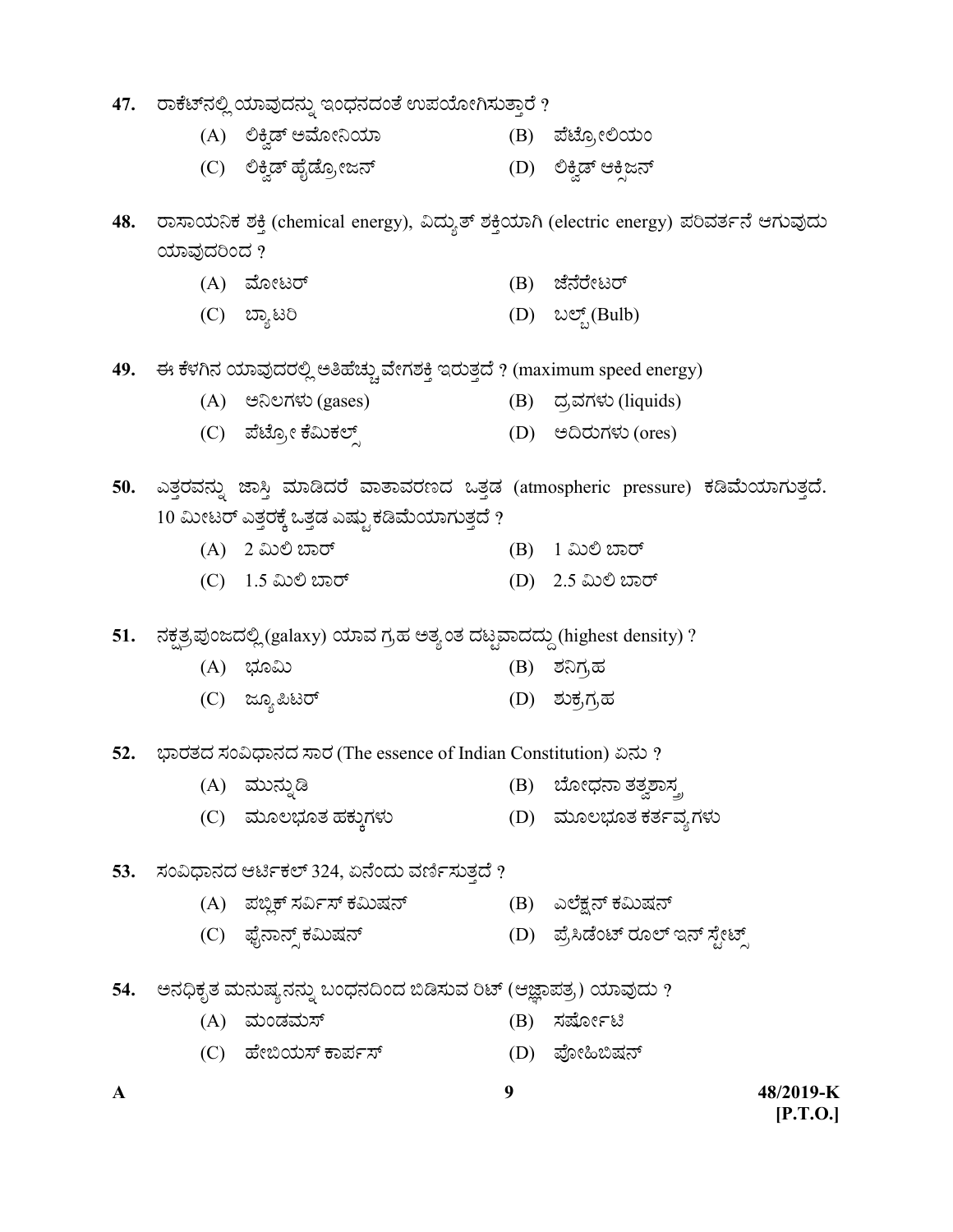- 55. "ರಾಜಕೀಯದಲ್ಲಿ ಸಕ್ರಿಯವಾಗಿ ಹಸ್ತಕ್ಷೇಪ ಮಾಡದಿದ್ದಲ್ಲಿ ಅದರ ಪರಿಣಾಮದ ನಂತರ ನಿಮಗಿಂತ ಕೆಳಗಿರುವ ಜನ ನಿಮ್ಮನ್ನು ಆಳುತ್ತಾರೆ." ಹೀಗೆಂದು ಯಾರು ಹೇಳಿದರು ?
	- (A) ಪ್ಲೇಟೊ (B) ಅರಿಸ್ಟಾಟಲ್
	- (C) ರೂಸೋ (D) ವಾಲೇರ್
- 56. ಕೆಳಗಿನದರಲ್ಲಿ ಯಾವ ಜಾಗದಲ್ಲಿ ಲ್ಯಾಟೆರೈಟ್ ಮಣ್ಣು ಆಗುತ್ತದೆ ?
	- (A) ನದಿಗಳ ನಿಕ್ಷೇಪದಿಂದ ರೂಪುಗೊಂಡ ಮೇಲ್ಮೈ
	- (B) ಮರುಭೂಮಿ ಪ್ರದೇಶ
	- (C) ಮಳೆಗಾಲದ ಮಳೆ ಮತ್ತು ಮಧ್ಯಂತರ ಬಿಸಿ ಪ್ರದೇಶಗಳು
	- (D) ದಕ್ಷ ಕಲ್ಲು ರೂಪುಗೊಂಡ ಪ್ರದೇಶಗಳು
- 57. ಭಾರತದ ಯಾವ ರಾಜ್ಯದಲ್ಲಿ ವಿಕಲ ಚೇತನದ (ಅಂಗ ವಿಕಲ) ಮಕ್ಕಳಿಗಾಗಿ I.T. ಪಾರ್ಕನ್ನು ಮಾಡಿದ್ದಾರೆ ?
	- (A) (B)
	- (C) (D)
- 58. 2018 ರಲ್ಲಿ ಯಾವ ಫುಟ್ಬಾಲ್ ಟೀಮ್ ನ ಮಕ್ಕಳು ಥಾಯ್ಲ್ಯಾಂಡ್ ನಗುಹೆಯ ಒಳಗೆ ಸಿಕ್ಕಿ ಬಿದ್ದಿದ್ದರು ?
	- (A) (Bear Catus)
	- (B) ವೈಲ್ಡ್ ಬೋರ್ (Wild Boar)
	- (C) ಬಾಲ್ಟಿಮೋರ್ ರ್ರ್ಯಾವೆನ್ಸ್ (Baltimore Ravens)
	- (D) (Chicago Bears)
- 59. ಇದರಲ್ಲಿ ಯಾವ ಒಂದು ಈ ವರ್ಗಕ್ಕೆ ಸೇರುವುದಿಲ್ಲ ?
	- (A) (B)
	- (C) ಪರದ್ರೀಪ್ (D) ನೇಮಸೇವ
- 60. ಭೀಮ ನದಿ ಯಾವ ನದಿಯಿಂದ ಹುಟ್ಟಿ ಬಂದಿದೆ ?
	- (A) (B)
	- (C) ಕೃಷ್ಣಾ (D) ಮಹಾನದಿ

61. ಯಾವ ಅಭಯಾರಣ್ಯ ಕೇಂದ್ರ (Wild Life Centre) ಒಂದು ಮರದ ಹೆಸರಿನಲ್ಲಿದೆ ?

- (A) ಥೋಲ್ಪಟ್ಟಿ (B) ಶೆಂದುರುನಿ
- (C) (D)
- 62. ಜಾತಿಕುಮ್ನಿ ಯನ್ನು ಬರೆದವರು ಯಾರು  $\eta$ 
	- (A) ಚಟ್ಟಂಬಿ ಸ್ವಾಮಿಗಳ್ (B) ಪಂಡಿತ್ ಕುರುಪ್ಪನ್
	- (C) (D)

 $48/2019-K$  and  $10$  and  $48/2019-K$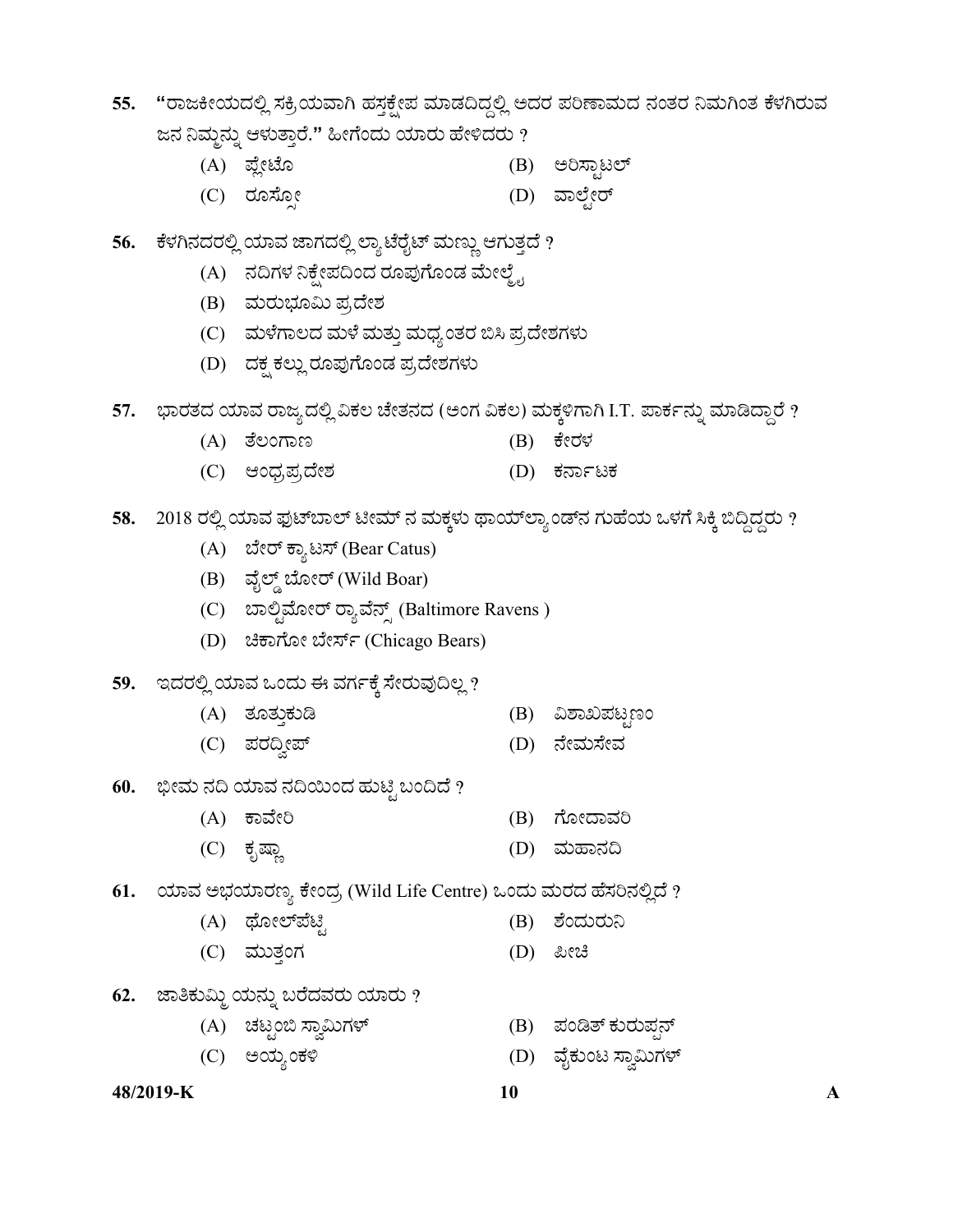- $63.$  ಉದಯಭೂಮಿ ಯಾರ ಸಮಾಧಿ ?
	- (A) ಕೆ.ಆರ್. ನಾರಾಯಣನ್ (B) ಎಸ್. ಡಿ. ಶರ್ಮ
	- (C) (D)
- 64. ಕೇರಳದ ಕಾರ್ಮಿಕ ಸಚಿವಾಲಯ (Labour Ministry of Kerala) ವಿಧವೆಯರಿಗೆ ಮತ್ತು ಹಿಂದುಳಿದ ಮಹಿಳೆಯರಿಗೆ ಉಪಯೋಗವಾಗಲೆಂದು ರಚಿಸಿದ ಯೋಜನೆ ಯಾವುದು ?
	- (A) (B)
	- (C) (D)
- 65. ಸತತವಾಗಿ 941 ದಿವಸ ಕೆಲಸ ಮಾಡಿ ಭಾರತದ ಯಾವ ಅಟಮಿಕ್ ಎನರ್ಜಿ ಸೆಂಟರ್ ವಿಶ್ವ ದಾಖಲೆಯನ್ನು ಮಾಡಿದೆ ?
	- (A) (B)
	- (C) (D)

66. ಸೆಂಟ್ರಲ್ ಟ್ರೈಬಲ್ ಯೂನಿವರ್ಸಿಟಿ ಯಾವ ರಾಜ್ಯದಲ್ಲಿ ಬರುವಲಿದೆ ?

- (A) ಕೇರಳ (B) ಅರುಣಾಚಲ್ ಪ್ರದೇಶ
- (C) (D)

67. ಯಾವ ದಿನದಂದು ಪಾಪ್ಯೂ ಲೇಷನ್ ಡೇ ಆಚರಿಸುತ್ತಾರೆ ?

- (A) ಜೂನ್5 (B) ಜುಲೈ 11
- (C) 16 (D) 2

68. ಯಾರು ಭಾರತದ ತ್ರಿರಂಗಿ ಬಾವುಟವನ್ನು ಅಂತರಾಷ್ಟ್ರೀಯ ಸ್ಟೇಜ್ ಮೇಲೆ ಎಸೆದರು ?

 (A) (B) (C) ಲಾಲಾ ಲಜಪತ್ ರಾಯ್ (D) ಮಹಾತ್ಯ ಗಾಂಧಿ

69.  $0^\circ$  ಸಮಭಾಜಕ ರೇಖೆಯಲ್ಲಿ ಇದ್ದಾಗ (ಗ್ರೀನ್ವಿಚ್) 10 a.m. ಬೆಳಿಗ್ಗೆ ಆದರೆ, ರೇಖೆ 82½ ಇದ್ದಾಗ, ಭಾರತದಲ್ಲಿ ಎಷ್ಟು ಟೈಂ ಆಗಿರುತ್ತದೆ ?

| $(A)$ 3.00 pm         | (B) $3.30 \text{ pm}$ |
|-----------------------|-----------------------|
| (C) $5.00 \text{ am}$ | (D) $4.30 \text{ am}$ |

- ${\bf 70.} \quad$  ಏಷಿಯಾದ ಯಾವ ರಾಷ್ಟ್ರ ಇತರೆ ದೇಶಗಳ ಹೆಚ್ಚು ಗಡಿಗಳನ್ನು (borders) ಹಂಚಿಕೊಳ್ಳುತ್ತದೆ ?
	- (A) (B)
	- (C) ಚೈನಾ (D) ಆಫ್ಘಾನಿಸ್ಥಾನ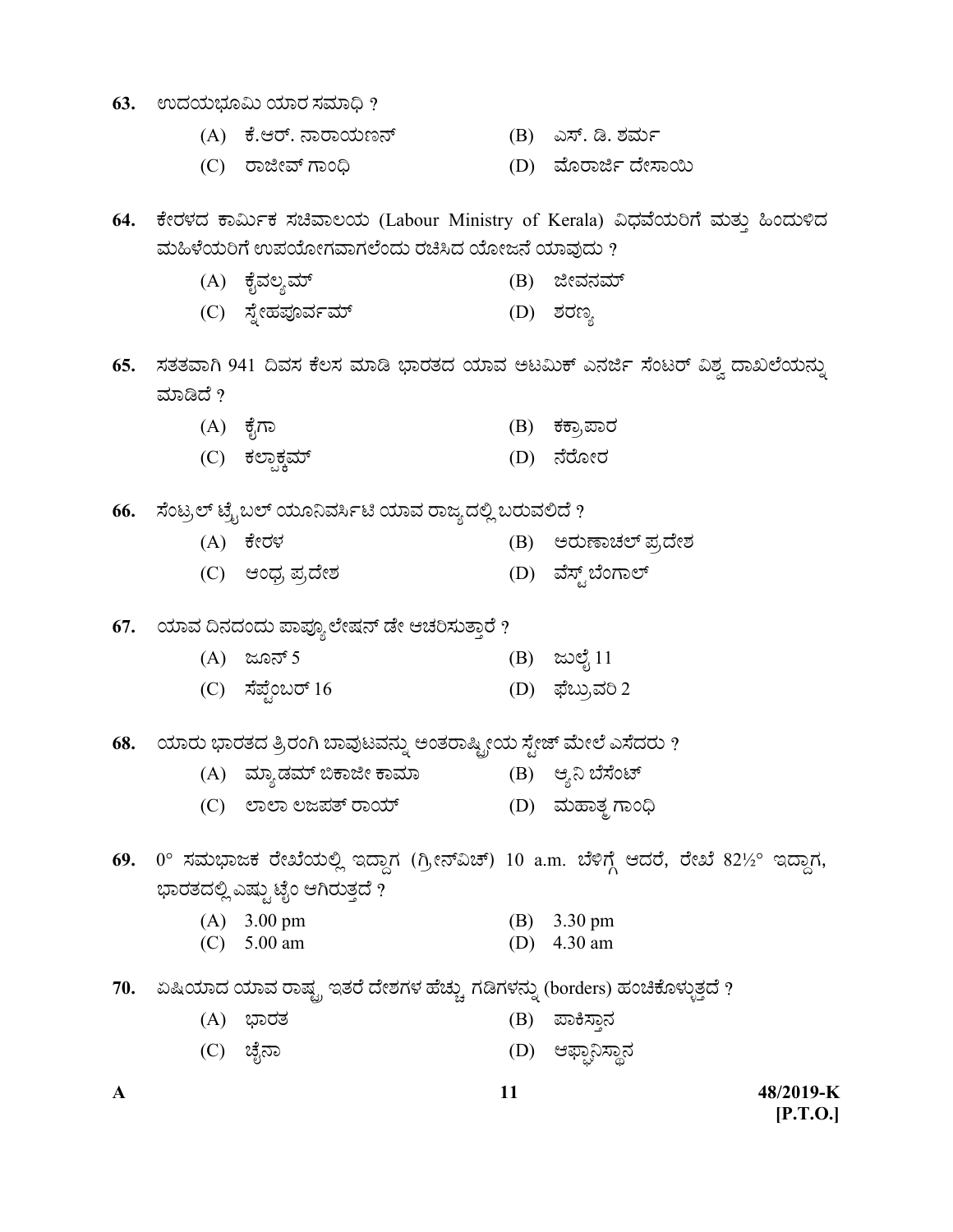### Choose the correct answer :

| 71. |                                                  | Have you told him about ________ accident? |     |                     |   |  |  |  |
|-----|--------------------------------------------------|--------------------------------------------|-----|---------------------|---|--|--|--|
|     | (A)                                              | ${\rm an}$                                 | (B) | $\rm{a}$            |   |  |  |  |
|     | (C)                                              | the                                        | (D) | to                  |   |  |  |  |
| 72. | I would not accept the offer if I _________ you. |                                            |     |                     |   |  |  |  |
|     | (A)                                              | am                                         | (B) | was                 |   |  |  |  |
|     | (C)                                              | had been                                   | (D) | were                |   |  |  |  |
| 73. | He was accompanied _______ his wife.             |                                            |     |                     |   |  |  |  |
|     | (A)                                              | beside                                     | (B) | by                  |   |  |  |  |
|     | (C)                                              | with                                       | (D) | along               |   |  |  |  |
| 74. | This is the boy won the gold medal.              |                                            |     |                     |   |  |  |  |
|     | (A)                                              | who                                        | (B) | which               |   |  |  |  |
|     | (C)                                              | whose                                      | (D) | whom                |   |  |  |  |
| 75. |                                                  | The antonym of 'pride' is ________.        |     |                     |   |  |  |  |
|     | (A)                                              | dirty                                      | (B) | humid               |   |  |  |  |
|     | (C)                                              | rough                                      | (D) | hot                 |   |  |  |  |
| 76. | I have lost my ___________ of keys.              |                                            |     |                     |   |  |  |  |
|     | (A)                                              | collection                                 | (B) | group               |   |  |  |  |
|     | (C)                                              | bunch                                      | (D) | piece               |   |  |  |  |
| 77. |                                                  | Meaning of 'senicide' is                   |     |                     |   |  |  |  |
|     |                                                  | (A) killing of friend                      | (B) | killing a modernist |   |  |  |  |
|     | (C)                                              | killing an enemy                           | (D) | killing an old man  |   |  |  |  |
| 78. | India won the match. Change this into passive.   |                                            |     |                     |   |  |  |  |
|     | (A)                                              | The match had been won by India.           |     |                     |   |  |  |  |
|     |                                                  | (B) India had won the match.               |     |                     |   |  |  |  |
|     | (C)                                              | The match was won by India.                |     |                     |   |  |  |  |
|     | (D)                                              | The match is being won by India.           |     |                     |   |  |  |  |
| 79. | I am always<br>trouble with my neighbours.       |                                            |     |                     |   |  |  |  |
|     | (A)                                              | has                                        | (B) | have                |   |  |  |  |
|     | (C)                                              | being                                      | (D) | having              |   |  |  |  |
| 80. |                                                  | Either you or she ___________ got the box. |     |                     |   |  |  |  |
|     | (A)                                              | have                                       | (B) | has                 |   |  |  |  |
|     | (C)                                              | does not                                   | (D) | had                 |   |  |  |  |
|     | 48/2019-K                                        |                                            | 12  |                     | A |  |  |  |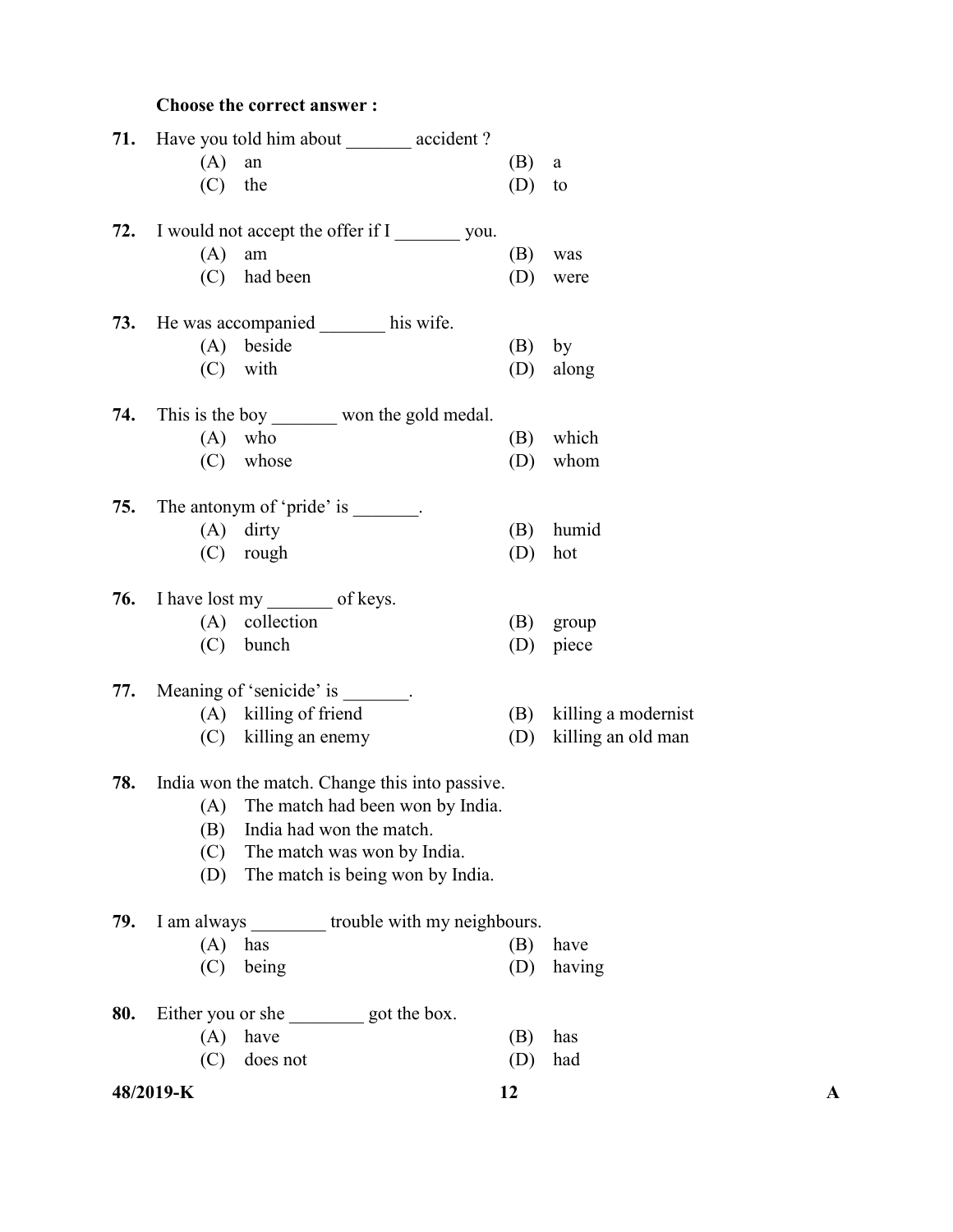| 81. |                                                                                        | I my grand father's house in those days.   |     |                     |  |  |  |
|-----|----------------------------------------------------------------------------------------|--------------------------------------------|-----|---------------------|--|--|--|
|     |                                                                                        | $(A)$ had to visit                         |     | (B) will visit      |  |  |  |
|     |                                                                                        | (C) used to                                |     | (D) being visited   |  |  |  |
| 82. | A man whose wife is dead is called                                                     |                                            |     |                     |  |  |  |
|     |                                                                                        | (A) widower                                | (B) | widow               |  |  |  |
|     |                                                                                        | (C) bachelor                               | (D) | stranger            |  |  |  |
|     | <b>83.</b> "I don't like the tea." he said. Change this sentence into indirect speech. |                                            |     |                     |  |  |  |
|     | (A) He said that he do not like the tea.                                               |                                            |     |                     |  |  |  |
|     |                                                                                        | (B) He said that he didn't like the tea.   |     |                     |  |  |  |
|     |                                                                                        | (C) He said that he doesn't like tea.      |     |                     |  |  |  |
|     |                                                                                        | (D) He said that he had not liked the tea. |     |                     |  |  |  |
|     |                                                                                        | 84. Her mother _________ last year.        |     |                     |  |  |  |
|     |                                                                                        | $(A)$ went away                            |     | (B) passed away     |  |  |  |
|     |                                                                                        | (C) moved away                             | (D) | set away            |  |  |  |
|     | 85. Few people knew the answer, ?                                                      |                                            |     |                     |  |  |  |
|     |                                                                                        | $(A)$ don't they ?                         |     | $(B)$ didn't they?  |  |  |  |
|     |                                                                                        | $(C)$ do they ?                            | (D) | did they?           |  |  |  |
|     | 86. He is the __________ of the three brothers.                                        |                                            |     |                     |  |  |  |
|     |                                                                                        | (A) richest                                | (B) | more rich           |  |  |  |
|     |                                                                                        | $(C)$ rich                                 | (D) | richer              |  |  |  |
|     | 87. Although it was cloudy, we for a walk.                                             |                                            |     |                     |  |  |  |
|     | $(A)$ go                                                                               |                                            | (B) | will be going       |  |  |  |
|     |                                                                                        | $(C)$ went                                 | (D) | had gone            |  |  |  |
| 88. |                                                                                        | Find out the correctly spelt word:         |     |                     |  |  |  |
|     | (A)                                                                                    | massacer                                   | (B) | massecre            |  |  |  |
|     | (C)                                                                                    | masacre                                    | (D) | massacre            |  |  |  |
| 89. | The noise caused all the neighbours to                                                 |                                            |     |                     |  |  |  |
|     | (A)                                                                                    | go nuts                                    | (B) | bail out            |  |  |  |
|     | (C)                                                                                    | miss the boat                              | (D) | move the goal posts |  |  |  |
| 90. | The chief guest gave the prize.                                                        |                                            |     |                     |  |  |  |
|     | (A)                                                                                    | over                                       | (B) | out                 |  |  |  |
|     | (C)                                                                                    | to                                         | (D) | away                |  |  |  |
|     |                                                                                        |                                            |     |                     |  |  |  |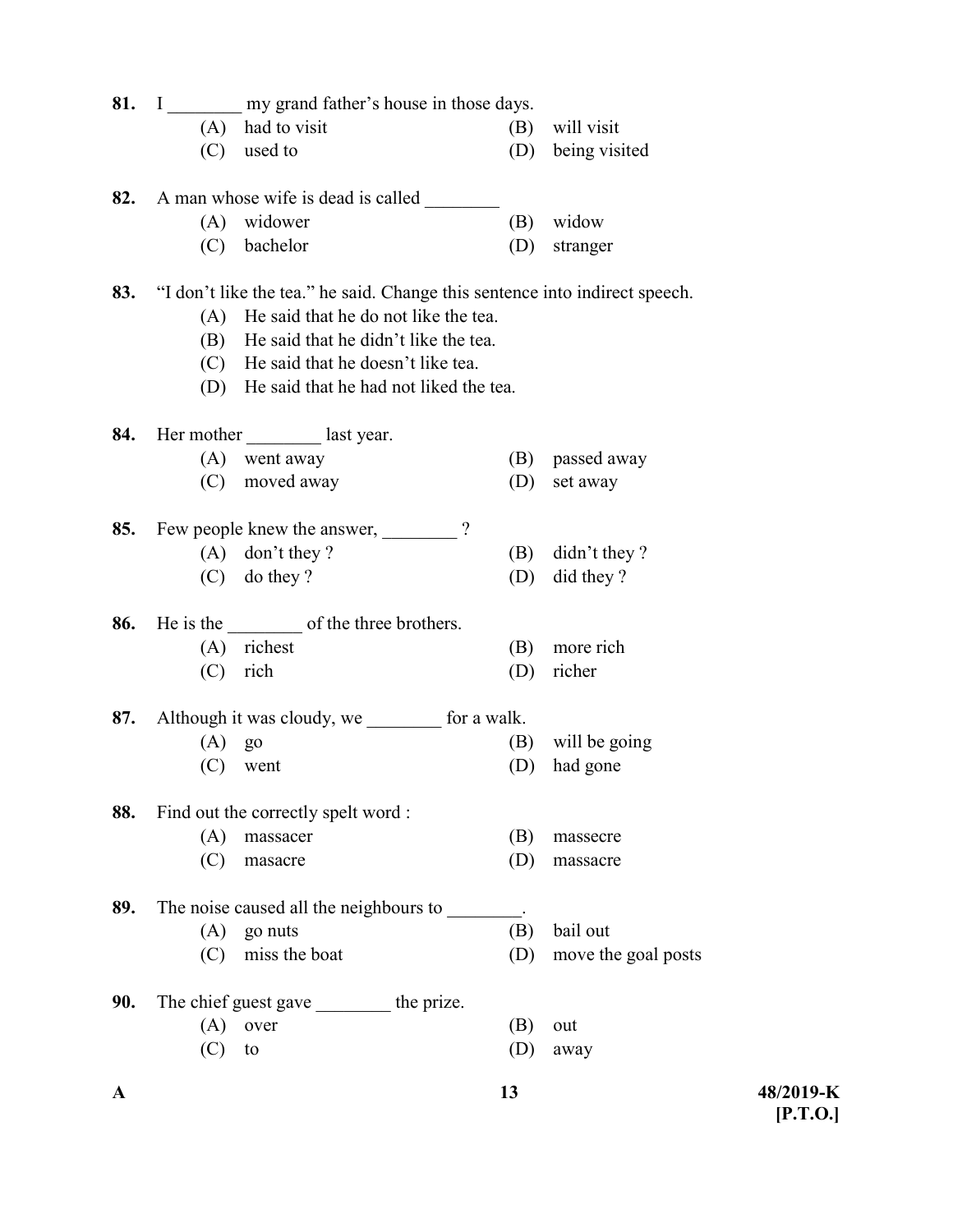|     | 91. 'ಜಂಗಮ' ಪದದ ವಿರುದ್ಧಾರ್ಥಕ ಪದ್ಧ                                      |                                                    |  |     |                                                                                       |  |  |
|-----|-----------------------------------------------------------------------|----------------------------------------------------|--|-----|---------------------------------------------------------------------------------------|--|--|
|     | (A)                                                                   | ವಿರಕ್ತಿ                                            |  | (B) | ವಿದ್ವಾಂಸ                                                                              |  |  |
|     | (C)                                                                   | ಸ್ಥಾವರ                                             |  | (D) | ಗುರು                                                                                  |  |  |
| 92. | 'ಮಾತೆ ಮುತ್ತು<br>_____________,' ಅಪೂರ್ಣ ಗಾದೆ ಮಾತನ್ನು ಪೂರ್ಣಗೊಳಿಸಿ.      |                                                    |  |     |                                                                                       |  |  |
|     |                                                                       | (A) ಮಾತೆ ಮಿಥ್ಯ                                     |  |     | (B) ಮಾತೆ ಮೃತ್ತು                                                                       |  |  |
|     |                                                                       | (C) ಮಾತೆ ಮೌನ                                       |  |     | (D) ಮಾತೆ ಬಂಗಾರ                                                                        |  |  |
| 93. |                                                                       | 'ಅಧ್ಯಾಪಕ' ಪದದ ಸ್ತ್ರೀಲಿಂಗ ರೂಪ _                     |  |     |                                                                                       |  |  |
|     |                                                                       | (A) ಅಧ್ಯಾಪಕಿ                                       |  |     | (B) ಅಧ್ಯಾಪಿಕೆ                                                                         |  |  |
|     |                                                                       | (C) ಅದ್ಯಪಿಕೆ                                       |  |     | (D) ಅದ್ಯಾಪಕ                                                                           |  |  |
| 94. |                                                                       | ಕೆಳಗೆ ಕೊಟ್ಟಿರುವ ಪದಸಮೂಹಗಳಲ್ಲಿ ಶುದ್ಧ ಪದ ಗುರುತಿಸಿ.    |  |     |                                                                                       |  |  |
|     |                                                                       | (A) ಕೋಟ್ಯಾಧೀಶ                                      |  |     | (B) ಕೋಟಿಧೀಶ                                                                           |  |  |
|     |                                                                       | (C) ಕೋಟ್ಯಧೀಶ                                       |  |     | (D) ಕೋಟಿದೀಶ                                                                           |  |  |
| 95. |                                                                       |                                                    |  |     | ಡಾ   ಎಸ್. ರಾಧಾಕೃಷ್ಣನ್ ಭಾರತದ ತತ್ವಜ್ಞಾನ ಕ್ಷೇತ್ರದ ಅಸಮಾನ್ಯ ಪ್ರತಿಭೆ, ಅವರು ದಾರ್ಶನಿಕರೂ ಹೌದು. |  |  |
|     |                                                                       | ಈ ವಾಕ್ಯದಲ್ಲಿ ಬಂದಿರುವ ಸರ್ವನಾಮ __                    |  |     |                                                                                       |  |  |
|     |                                                                       | (A) ರಾಧಾಕೃಷ್ಣನ್                                    |  | (B) | ಭಾರತ                                                                                  |  |  |
|     |                                                                       | (C) ಅಸಮಾನ್ಯ                                        |  | (D) | ಅವರು                                                                                  |  |  |
|     |                                                                       | 96. 'ನನ್ನ' ಪದದ ಬಹುವಚನ ರೂಪ_                         |  |     |                                                                                       |  |  |
|     |                                                                       | (A) ನಾವು                                           |  |     | (B) ನಮ್ಮ                                                                              |  |  |
|     |                                                                       | (C) ನನ್ನಿಂದ                                        |  | (D) | ನಮ್ಜಿಂದ                                                                               |  |  |
|     | 97. ಒಂದು ಮಡಕೆ, ಮಡಕೆಯೊಳಗೆ ಕುಡಿಕೆ, ಕುಡಿಕೆಯಲ್ಲಿ ಸಾಗರ. ಈ ಒಗಟಿನ ಉತ್ತರ      |                                                    |  |     |                                                                                       |  |  |
|     | (A)                                                                   | ಕಣ್ಣು                                              |  | (B) | ಆಕಾಶ                                                                                  |  |  |
|     |                                                                       | (C) ತೆಂಗಿನಕಾಯಿ                                     |  | (D) | ಮೀನು                                                                                  |  |  |
| 98. | ರಾಷ್ಟ್ರಪಿತ ಎಂದು ಕರೆಯುತ್ತೇವೆ ಮಹಾತ್ಮ ಗಾಂಧಿಯನ್ನು . ಈ ವಾಕ್ಯ ದ ಶುದ್ಧ ರೂಪ . |                                                    |  |     |                                                                                       |  |  |
|     |                                                                       | (A) ಕರೆಯುತ್ತಾರೆ ರಾಷ್ಟ್ರಪಿತ ಎಂದು ಮಹಾತ್ಮ ಗಾಂಧಿಯನ್ನು  |  |     |                                                                                       |  |  |
|     |                                                                       | (B) ಮಹಾತ್ಮ ಗಾಂಧಿಯನ್ನು ರಾಷ್ಟ್ರಪಿತ ಎಂದು ಕರೆಯುತ್ತಾರೆ. |  |     |                                                                                       |  |  |
|     |                                                                       | (C) ಮಹಾತ್ಮ ಗಾಂಧಿಯನ್ನು ಕರೆಯುತ್ತಾರೆ ರಾಷ್ಟ್ರಪಿತ ಎಂದು  |  |     |                                                                                       |  |  |
|     | (D) ರಾಷ್ಟ್ರಪಿತ ಎಂದು ಮಹಾತ್ಚ ಗಾಂಧಿಯನ್ನು ಕರೆಯುತ್ತಾರೆ.                    |                                                    |  |     |                                                                                       |  |  |
| 99. |                                                                       | <u>'ಅಕ್ಷಿ' ಪದದ ಸಮನಾರ್ಥಕ ಪದ ____________</u>        |  |     |                                                                                       |  |  |
|     |                                                                       | (A) ತಾವರೆ                                          |  | (B) | ಸುಮನ                                                                                  |  |  |
|     |                                                                       | (C) ಅರಿವು                                          |  | (D) | ನಯನ                                                                                   |  |  |
|     | 100. ಸನ್ಮಾನ ಪದವನ್ನು ಬಿಡಿಸಿ ಬರೆದಾಗ ಆಗುವ ಪದ                             |                                                    |  |     |                                                                                       |  |  |
|     |                                                                       | (A) ಸನ್ + ಮಾನ                                      |  |     | (B) ಸತ್ <del>+</del> ಮಾನ                                                              |  |  |
|     |                                                                       | (C) ಸಮ್ + ಮಾನ                                      |  |     | (D) ಸ್ + ಮಾನ                                                                          |  |  |
|     |                                                                       |                                                    |  |     |                                                                                       |  |  |

48/2019-K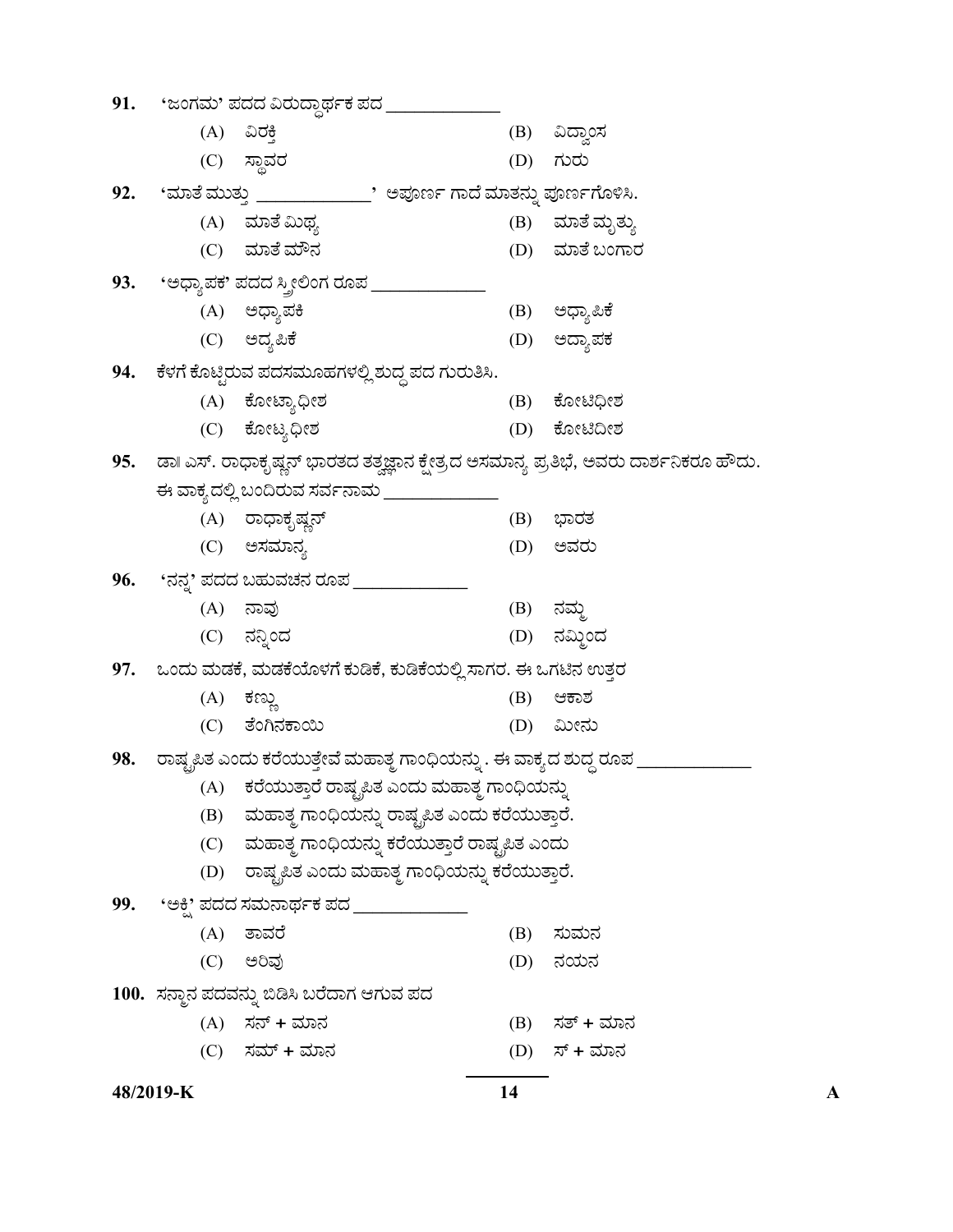# SPACE FOR ROUGH WORK